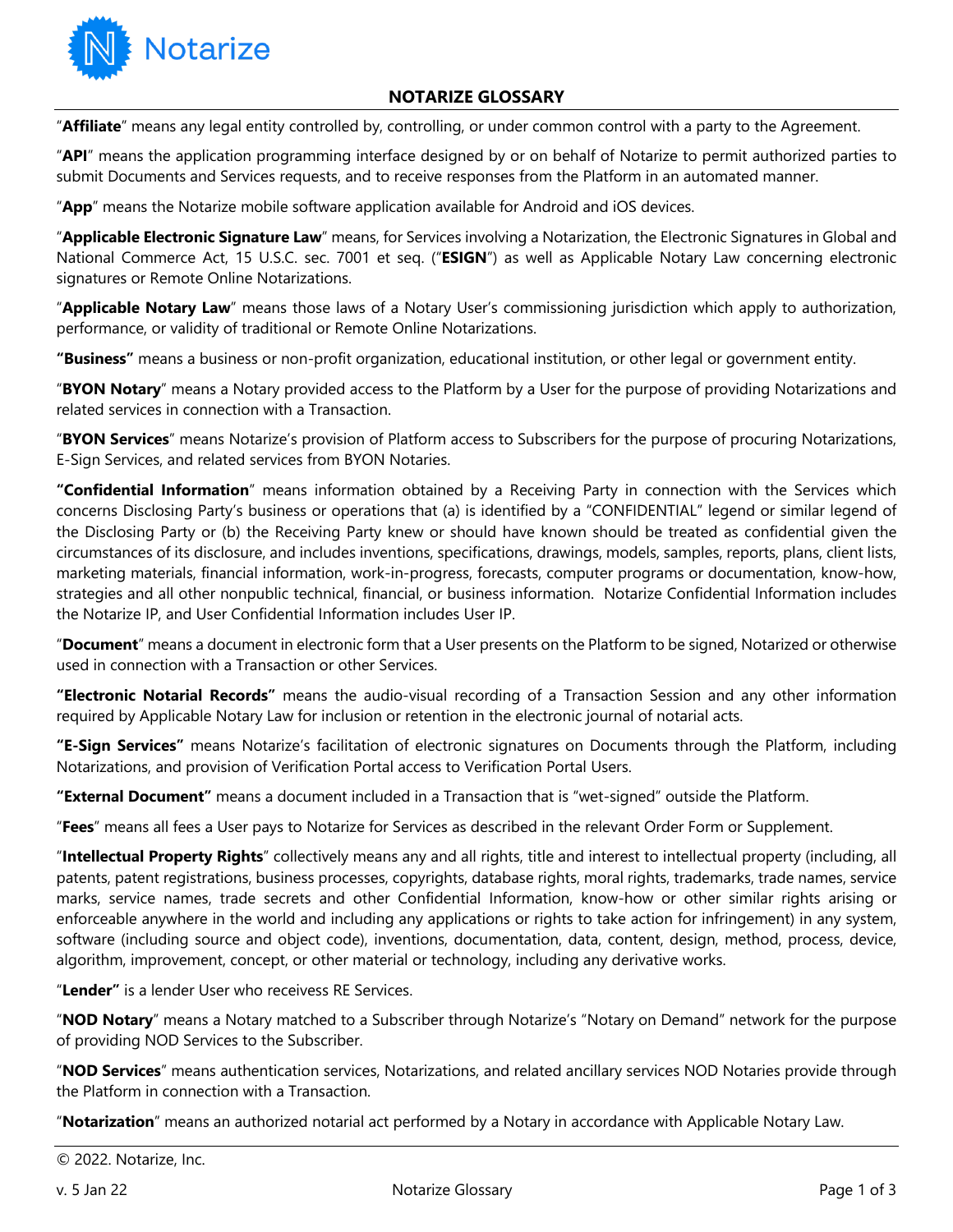

**"Notarize Content"** means all information, documents, writings, images, works, or other material that User accesses through the Platform, excluding User Data.

**"Notarize System**" means the software, business rules, methods, data, know-how, technology, and related user documentation developed or acquired by Notarize to enable the Services it provides to Users.

"**Notarize**" means Notarize, Inc., a Delaware corporation with offices at 745 Boylston, Suite 600, Boston, MA, 02116, and its subsidiaries, including Notarize LLC.

**"Notary Business Account Services**" means Notarize's provision of Platform access to Notary Business Users for the purpose of facilitating Notarizations or other services Notary Business User provides to its Notary Customers.

"**Notary Business User**" means a Notary User who accesses or uses the Platform to provide Notarizations or other services to Notary Customers.

"**Notary Customer**" means a User invited by a Notary to participate in a transaction brought to the Platform by the Notary for the purpose of providing Notarizations or other services directly to the User.

"**Notary**" means an individual commissioned or authorized by the United States or any state, commonwealth or territory of the United States to perform Remote Online Notarizations.

"**Order Date**" means, for specific Services, either (a) the Order Date listed in the Order Form or (b) the date Subscriber activates a Subscription Plan for those Services by paying Fees on the Site or App.

"**Order Form**" means any Notarize order form executed by the parties for the purchase of Services, and into which these General Terms are incorporated.

"**Platform**" means, collectively, (a) the API, (b) the App, (c) the Sites, (d) the Services, (e) the Notarize Content, and (f) the Notarize System, and all modifications, additions, or enhancements of any of the foregoing.

"**Professional Services**" means the implementation, general consultancy, computer systems analysis, design, programming, training, project management and any related professional services and Deliverables that Notarize provides to Subscribers as described in the Order Form.

"**RE**" means real estate.

"**RE Services**" means NOD Services, BYON Services, Notary Business Account Services, E-Sign Services, Smart Routing, Collaboration Services, and any other services and functionalities offered or facilitated by Notarize on the real estate Platform and provided to a User in connection with a Transaction relating to real property.

"**RE Transaction Session**" means a Transaction Session that includes RE Services.

"**Remote Online Notarization**" or "**RON**" means an electronic Notarization performed by a Notary using audio-video communication technology.

"**Services**" means NOD Services, BYON Services, E-Sign Services, Notary Business Account Services, RE Services, Professional Services, Support Services, and any other services offered or facilitated by Notarize and provided to User.

"**Site**" means the Notarize website.

**"Support Services**" means the Platform technical support and maintenance services that Notarize provides to Subscribers as more fully specified in the Order Form and Subscriber Supplement.

**"Third-Party Software"** means any third-party software program or service described on the Platform or in an Order Form, including those offered to User in connection with the Services, subject to any applicable additional terms in the Order Form or otherwise required by the supplier.

"**Title Agent**" is a title, settlement, or escrow User who provides RE Services.